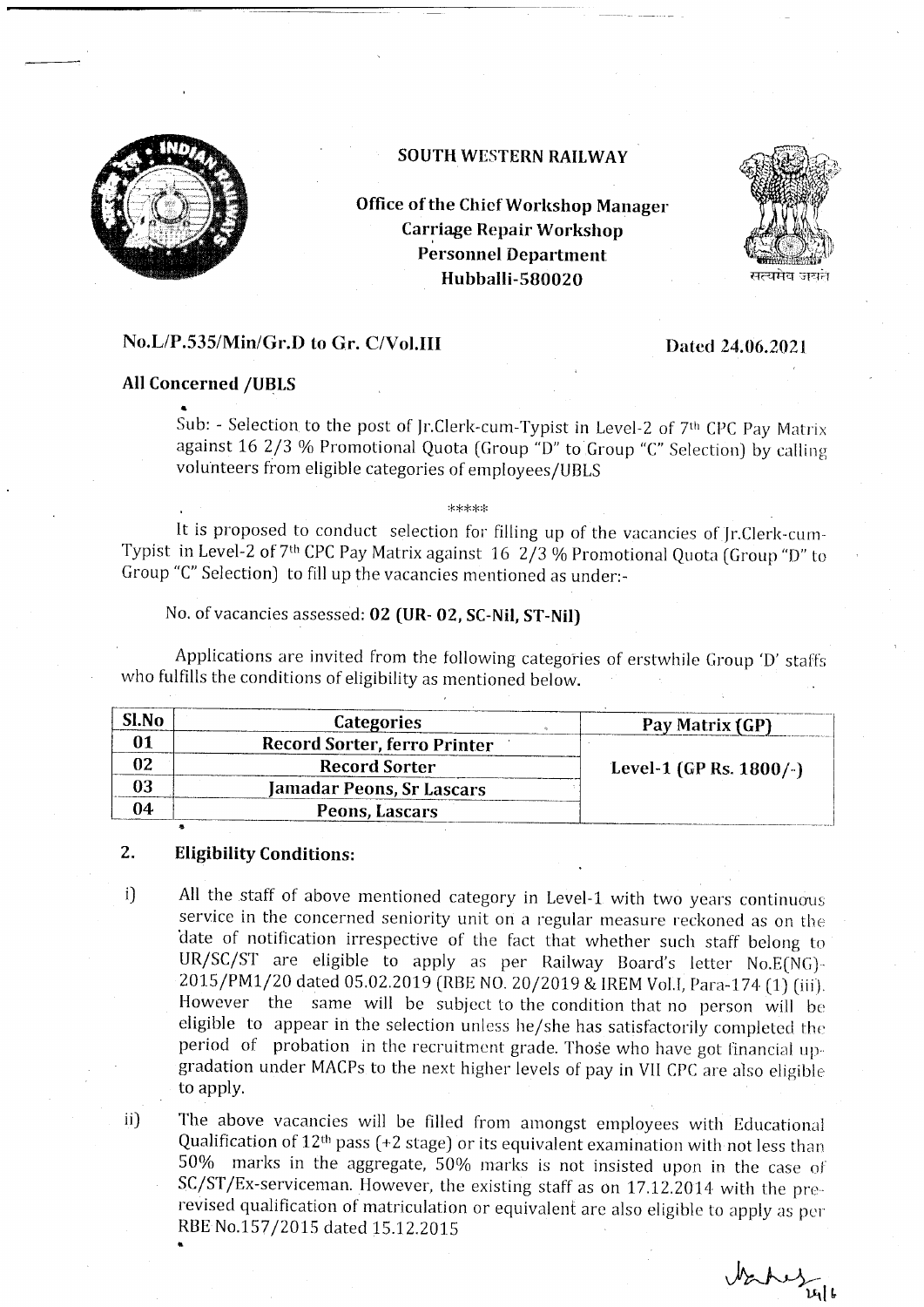- Substitutes and Casual Labors are not eligible to apply. iii)
- As per extant instructions candidates will be subjected for Typing Skill Test as under  $|v\rangle$ (RBE No.19/2011 & 02/2017):
	- a) On Typewriter at the speed of 30 words per minute in English or 25 words per minute in Hindi
	- b)' On Personal Computers (PCs) at the speed of 30 words per minute in English or 25 words per minute in Hindi (use of editing tools for correcting the typed mistakes are not permitted) **OR** at the speed of 40 words per minute in English or 35 words per minute in Hindi (use of editing tools for correcting the typed mistakes are permitted).
	- c) However, physically handicapped persons who cannot acquire Typing qualification are exempted for this purpose provided they are certified by prescribed medical authority.
	- The promotions may however be allowed on provisional basis and the concerned staff given two years time from the date of promotion to qualify the prescribed  $V$ typewriting test and if they fail to qualify the typewriting test within the mentioned period, they are liable to be reverted (RBE No.66/2000).

#### **Selection Process:**  $3.$

٠,

### **Syllabus Prescribed for the Written Test:** i)

| Part 'A'<br>$(50\%$ weight<br>age) | To test the working knowledge of the employees in<br>English language.                                                                                                                                                                                                |
|------------------------------------|-----------------------------------------------------------------------------------------------------------------------------------------------------------------------------------------------------------------------------------------------------------------------|
| Part 'B'<br>$(50\%$ weight<br>age) | : To test general standard of intelligence and proficiency<br>through questions in Arithmetic & General Knowledge<br>mainly pertaining to railway matters and matters<br>immediately pertaining to work he/ she has been<br>acquainted with his/ her Railway service. |

- Written Examination will consist of 100% Objective Type questions with multipic choices only. To ensure the authenticity of the answers, cutting, overwriting, erasing ii). or alteration of any type in the answer will not be accepted. Zero marks will be given for answer having correction/ over writing. There shall be negative marking for incorrect answers. 1/3 of the marks allotted for each question will be deducted for wrong answers (RBE No.196/2018 & 194/2019)
- iii) As per extant instruction, the duration of the examination is  $120 \text{ min}$  (2 Hrs)
- iv) In terms of CPO/SWR/UBL letter No.SWR/P/R/608/Vol.II dtd.13.02.2012, the qualifying percentage of marks for selection of Gr.'D' employees to Gr.'C' posts is prescribed as under:

|                                   | $-60\%$ and above in         | $^{\mathrm{+}}$ Overall aggregate both $^{\mathrm{+}}$ |
|-----------------------------------|------------------------------|--------------------------------------------------------|
| ' For UR candidates               | aggregate                    | written test and record of                             |
| <sup>+</sup> For SC/ST candidates | $^{\prime}$ 50% and above in | service                                                |
|                                   | i aggregate                  |                                                        |

 $Contd.\ldots.3$ 

 $M_{\rm F}$   $M_{\rm H}$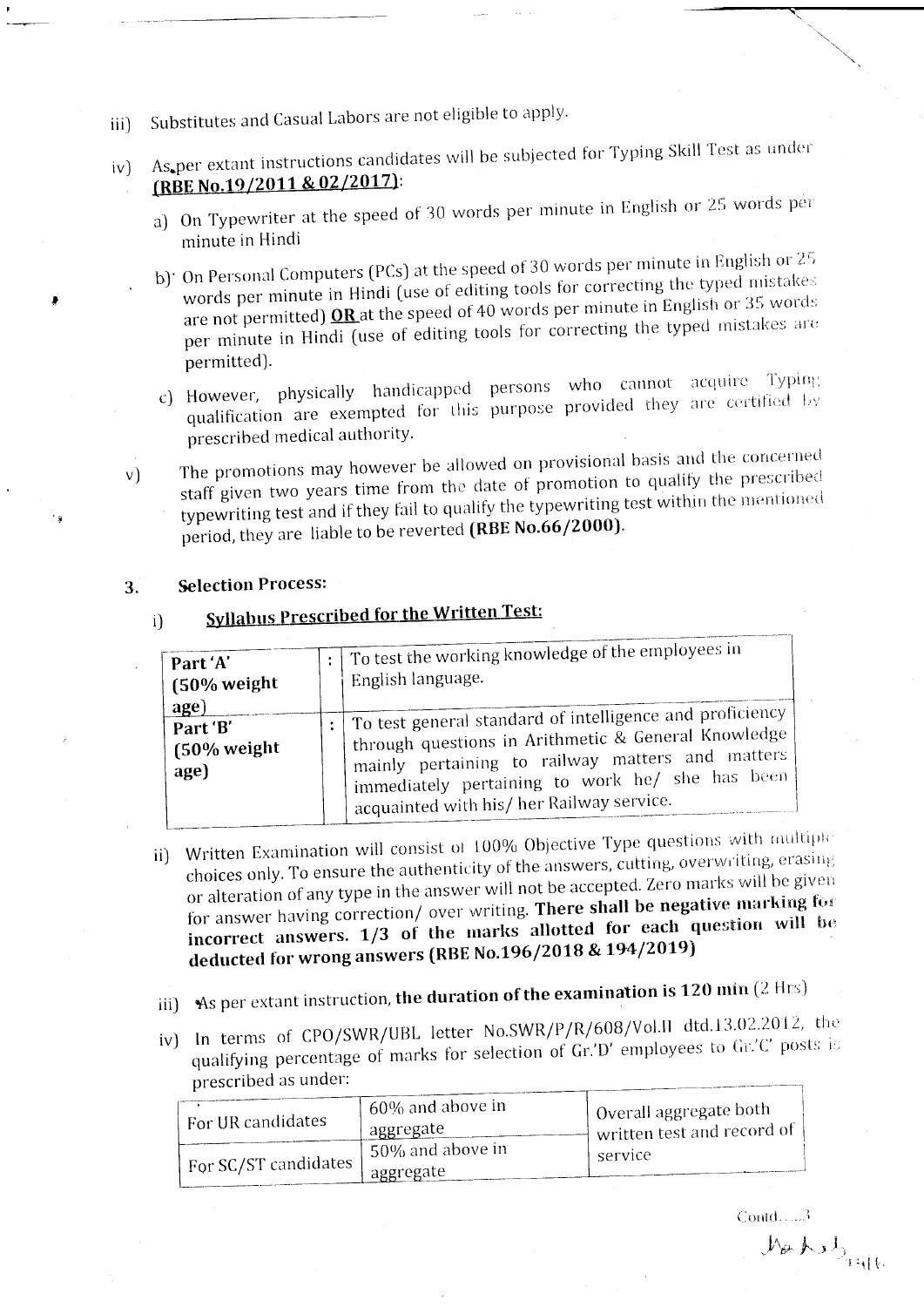- All those employees who qualify on the basis of written test and record of service  $V$ will be placed in panel in the order of MERIT to the extent of vacancies notified.
- Those who volunteer and submit their applications with reference to this  $4<sub>1</sub>$ notification are alerted to be in readiness to attend the written test, provided they are fulfilling all the conditions of notification. The date, time and venue of written examination will be advised in due course. They may also be advised that there will be "No Supplementary Examination".
- The last date for the employees to submit their applications (in the Performa 5. enclosed) to the respective controlling supervisors/ Officers is 23.07.2021. The concerned supervisor/ officer should scrutinize the applications and certify on each application the correctness of the particulars furnished by the volunteers and forward the same in **one bunch** to reach this office (PB/UBLS) by 30.07.2021 certain.

#### Applications with following deficiencies will be summarily rejected: 6.

- Incomplete applications i.
- ii. Unsigned applications
- iii. Applications not forwarded through concerned supervisor/ officer & without signature & seal of concerned supervisor/ officer.
- iv. Applications submitted/received after target dates.

Application received after last date will not be considered under any circumstances and will be summarily rejected.

All supervisory officials should give wide publicity of this notification duly exhibiting the same on the Notice Board.

### Encl: Proforma

March 1/2 **Workshop Personnel Officer** For Chief Workshop Manager

C/- Ps to CWM/UBLS for kind information pl.

C/- All Officers/UBLS for infn

 $C$ /-  $OS/Confd/PB/UBLS$ 

C/- Secretary/SWRMU & AISCSTRE Assn./ UBLS for information.

C/- Notice Board.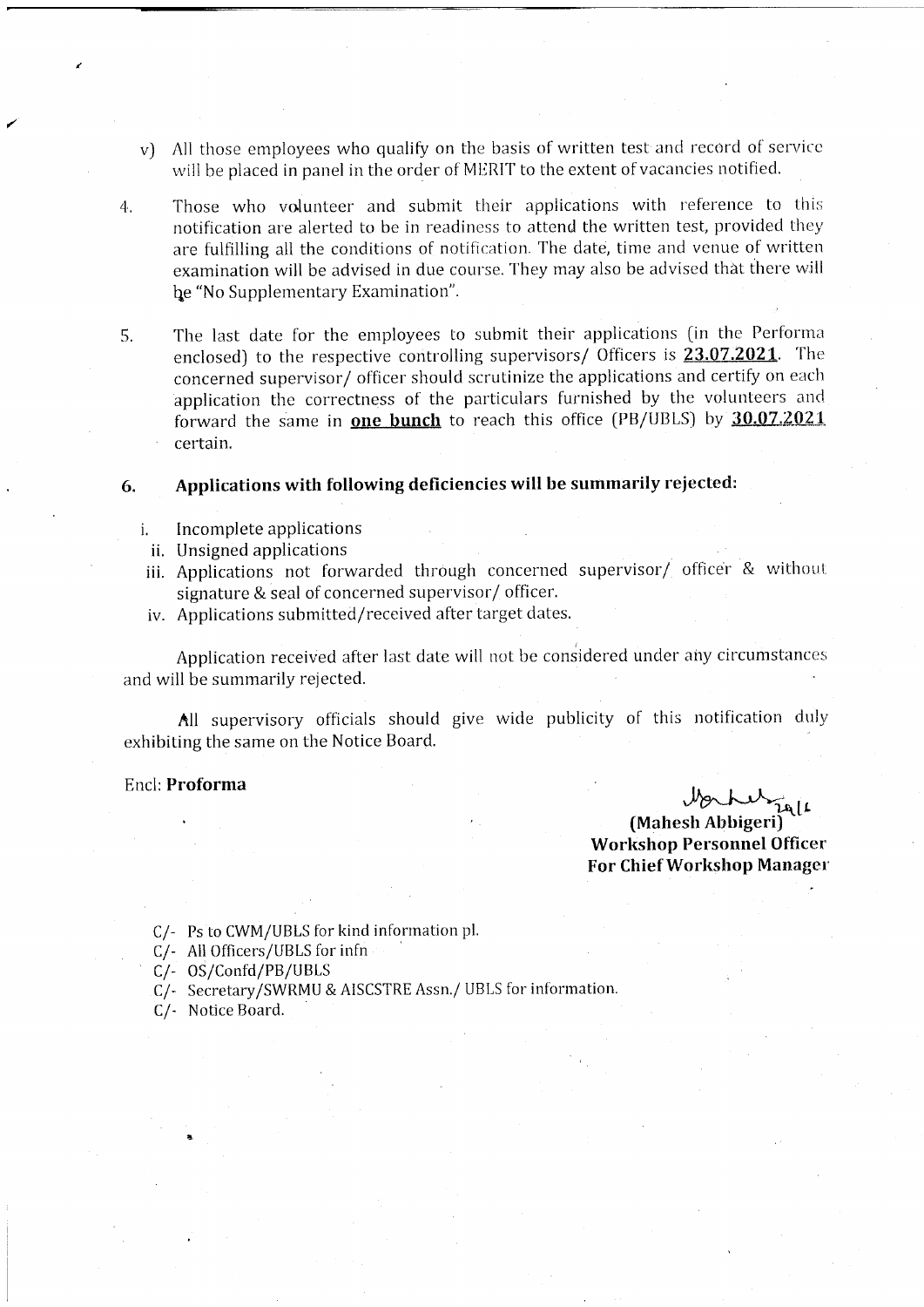

## प्रपत्र/ PROFORMA

# Application for Selection from Erstwhile Gr. 'D' to Gr. 'C' post of Junior Clerk-cum-Typist in Level-2 of pay matrix 7<sup>th</sup> CPC against 16. 2/3% LDCE Quota in Hubli workshop.

Ref: Notification No.L/P.535/Min/Gr.D to Gr.C/Vol. III (16 2/3 %) dated 24.06.2021.

\*\*\*\*\*\*

I wish to apply for the post of Junior Clerk-Cum-Typist in Level-2 of pay matrix 7<sup>th</sup> CPC in response to the notification referred above.

| Description                                                                                     | <b>Details</b>                    |
|-------------------------------------------------------------------------------------------------|-----------------------------------|
| Name in full (IN BLOCK LETTERS)                                                                 |                                   |
| P.F.No. / NPS No.                                                                               |                                   |
| Date of Birth                                                                                   |                                   |
| Present Designation & Office/Unit working                                                       |                                   |
| Present Level of Pay Matrix                                                                     |                                   |
| Date of initial appointment                                                                     |                                   |
| Date of entry into present grade on Regular<br>Measure                                          |                                   |
| Details of MACPs granted, if any                                                                |                                   |
| Whether belong to SC/ST                                                                         |                                   |
| Educational qualification (Enclose attested copies<br>of educational certificates/Marks card of |                                   |
|                                                                                                 | Matriculation/ PUC/ Degree ect. ) |

I hereby declare that the information furnished above is correct. I am liable to be taken up under D&A Rules for any false information/declaration.

Place:

Date:

Signature of the employee.

It is certified that there are no DAR cases pending/contemplated against the above named Employee.

NOTE: [Please mention details if there is any DAR cases Pending/proposed against the employee as on the date of forwarding the application.]

Office Seal

Date: **Supervisor** 

**Signature of the Concerned** 

Forwarded to: WPO/UBLS

Office Seal

Date:

**Signature of the Controlling Officer**